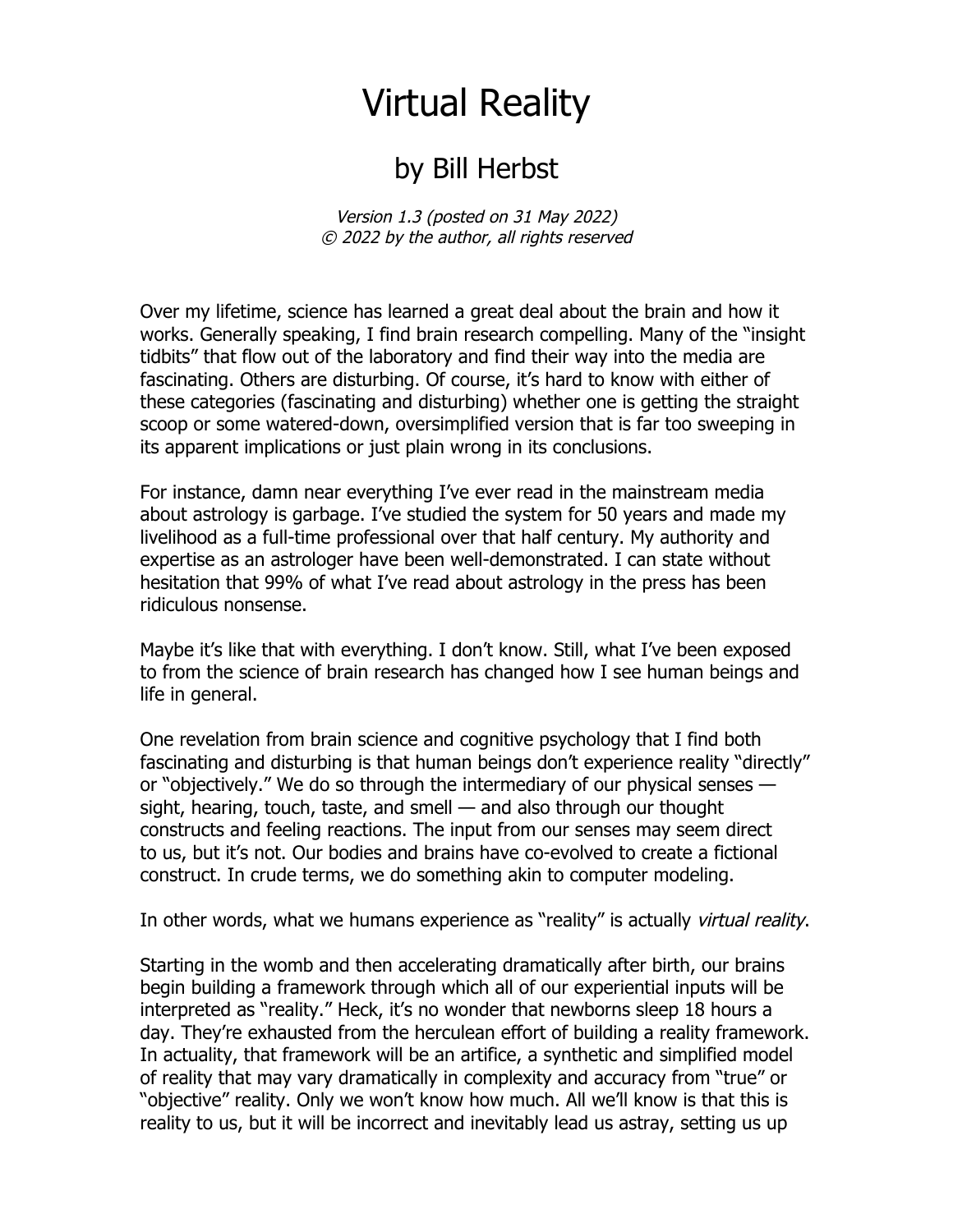for shock, consternation, and disappointment when what we've assumed reality is turns out to be wrong.

Now, on the surface, this doesn't come as any great shock to me. Just look at all the crazy stuff that people believe, from the sublime to the ridiculous superstitions, folk beliefs, fairy tales. For instance, some people insist that the earth is flat. Another is the belief that at death, the last image our eyes saw is "recorded," fixed permanently on our retinas. Well, those and ten thousand other beliefs are not true. Supposedly, we outgrow our childhood beliefs — Santa Claus, the Tooth Fairy, the Easter Bunny — and get more in synch with actual reality as we mature into adulthood. That presumption is stated in the famous Biblical quote from 1 Corinthians 13:

> "When I was a child, I spoke as a child, I understood as a child, I thought as a child: but when I became a man, I put away childish things."

That quote has a lovely resonance, and I sympathize with its poetic implications, namely, that we do and should change and mature as we age. But what disturbs me is that, according to the implications of brain research, we don't do that in fact. We don't give up our childhood versions of reality and embrace authentic reality. Why not? Because we have no way of knowing what true reality is. All we can know as human animals is the virtual reality framework that has been constructed by our brains — perhaps by us, at least to some extent, and perhaps by other unknown agencies, such as circumstance, genetics, society, chance, or even fate.

Instead, what happens is that the simple assumptions of our childhoods morph and shift and transform into more elaborate dreams that we then use as standins for objective reality. We give up our childhood fantasies in exchange for adult fantasies. And yet, we may be no closer to understanding true reality than we were as children.

All of us get smacked from time to time by reality. Whatever our virtual reality was gets overridden by actual reality. This can be happy or sad, and it varies dramatically from one person to the next. For some people, the intercession of reality happens more often, more pleasantly, or more harshly than for others. There seem to be at least some people who ride in their virtual reality vehicles throughout most of their lives without ever having their fictions overturned. No head-on collisions with reality. Or maybe that's not true, and I'm just succumbing to some grass-is-greener illusion. Maybe reality intrudes on everyone.

All I can say for sure is that reality has intruded on me quite often. Sometimes this has occurred in the good grace and happy outcome of learning that my fears of disaster were unfounded. And those instances have been very nice. Many other times, however, reality's interventions into the reveries of my virtual reality have been unpleasant, scary, and difficult. I discover that I've been full of shit,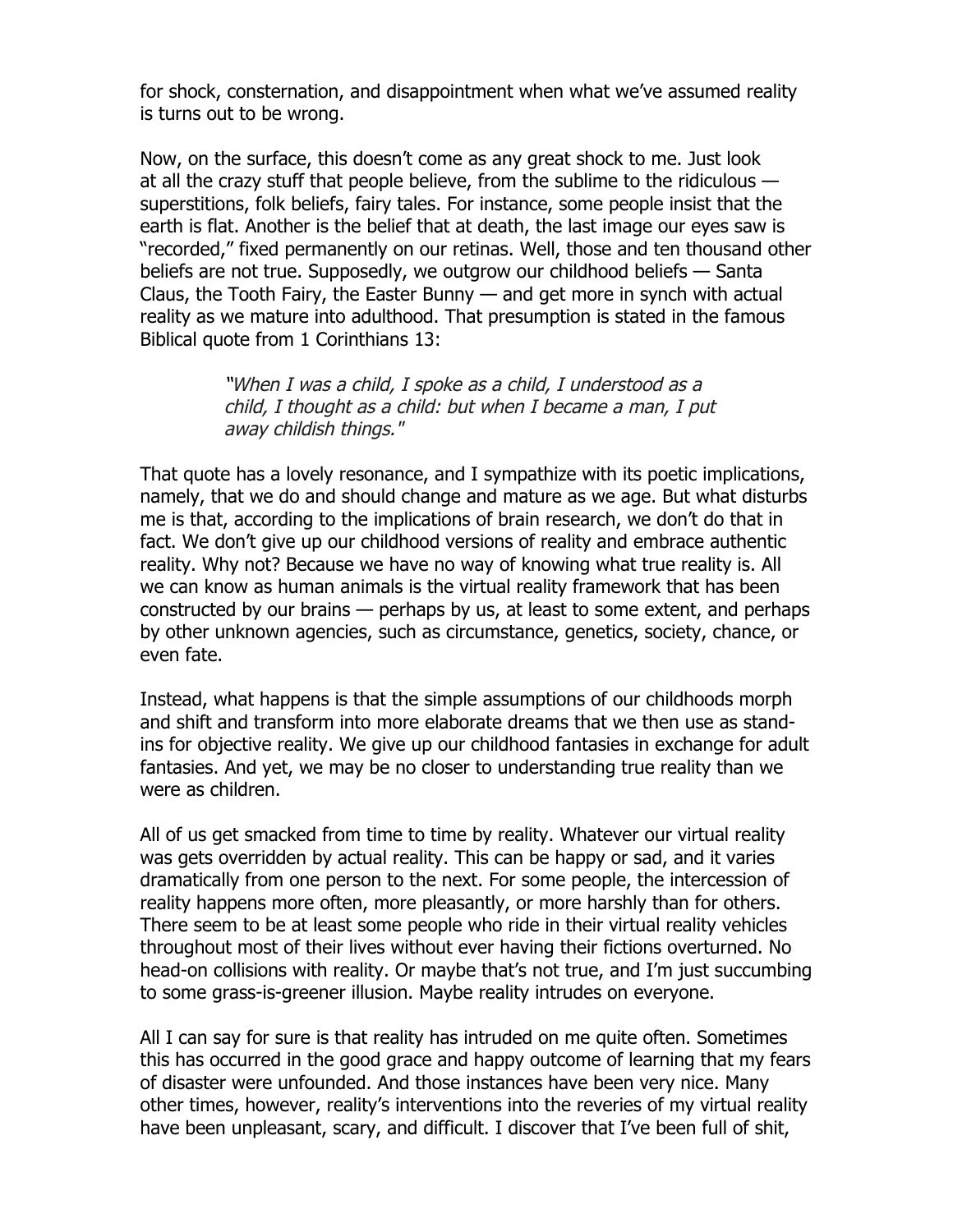and that there's a butcher's bill of pain and suffering coming due for my having tried to escape into fantasy. Even then, though, having been cold-cocked by reality, I still don't understand much about it. Not comprehensively or with any breadth. My virtual reality might have been shattered, but it remains all I've got, however inadequate that is.

As a country and a culture, America has gone deeper down the rabbit hole of virtual reality fantasy than anywhere else in the world. Every culture has its fictions and illusions, its cherished hopes and dreams, as well as its dreaded fears, but no other culture has so completely divorced itself from reality as America. A whole slew of factors throughout American history has contributed to this condition, but the past century has seen the most aggressive "virtualizing" of American consciousness.

Starting around the time of World War One, the powers-that-be in America began manufacturing consent in the public through the use of mass propaganda. They learned that you can catch more flies with honey than with vinegar, so rather than imposing their will by force or by appeals to reason, they used the power of seduction by massaging the public's emotions. Once that gained a foothold as a successful strategy, they never let up, doubling down time and again. Now Americans are far and away the most propagandized and manipulated people on the earth.

This manipulation — getting Americans to believe in virtual reality falsehoods rather than actual reality truths — occurs at every level of our society, from education to commerce. It's standard fare in politics. A well-known fact is that, by repeating a lie over and over, a fair percentage of people will believe it. This is so no matter how outrageous the lie may be. If you say often enough that all Democrats are shape-shifting lizard pedophile baby-eaters, many people will believe it solely on the basis of how often they heard it. Edward Bernays, the nephew of Sigmund Freud, who wrote a book literally entitled Propaganda, knew that repetition and appeal to emotion were key elements in manipulating people. Bernays is considered the father of both corporate public relations and modern advertising. In my opinion, he deserves a special place in hell…

Consider any advertisement you see these days on television or video stream. The overwhelming majority of ads carry the message — sometimes implicit as subtext but more typically explicit and overtly stated — that fantasy and dreams are the most important things in life, that you deserve to have your fantasies and dreams come true, and that you should pursue your dreams immediately and at any cost, including spending whatever amount of money it takes — regardless of whether or not you have the money.

Of course, the fantasies and dreams presented in advertising are usually intangible experiences such as happiness, success, belonging, etc., but the carrot in front of the donkey is the implicit promise that those wonderful experiences will come through the acquisition of tangible products. We live in a culture where